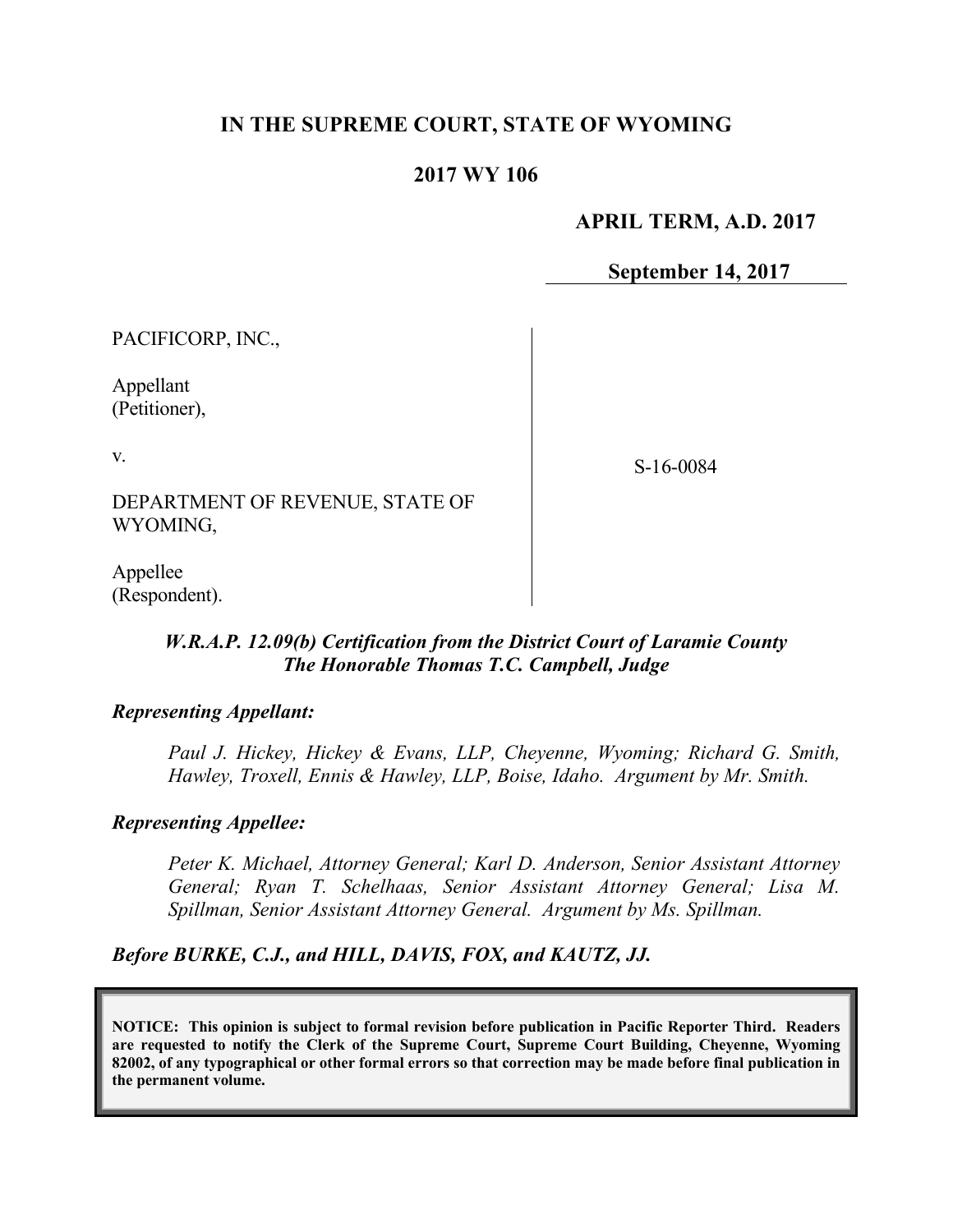## **BURKE, Chief Justice.**

[¶1] PacifiCorp, Inc. operates coal-fired electrical generation facilities in Wyoming. In 2012, PacifiCorp sought a ruling from the Wyoming Department of Revenue that its purchases of certain chemicals used in the process of generating electricity qualified for either the manufacturers' sales tax exemption or the wholesalers' sales tax exemption. The Department ruled against PacifiCorp, and the Board of Equalization affirmed the Department's ruling. PacifiCorp appealed to the district court, and we accepted certification of the appeal from the district court. We affirm the Board of Equalization's decision.

## *ISSUES*

[¶2] PacifiCorp presents three issues for our review:

- 1. Whether the Board committed legal error, or made a decision not supported by substantial evidence, when it determined that PacifiCorp did not engage in "manufacturing" or "processing" as required to qualify for a sales tax exemption under Wyo. Stat. Ann. § 39-  $15-105(a)(iii)(A)$ .
- 2. Whether the Board committed legal error, or made a decision not supported by substantial evidence, when it held that certain chemicals necessary to treat water and sulfur dioxide emissions during the coal combustion processes that generate electricity are not "used directly" to generate electricity, and are therefore not exempt from sales tax under Wyo. Stat. Ann. § 39-15-  $105(a)(iii)(A)$ .
- 3. Whether the Board committed legal error, or made a decision not supported by substantial evidence, when it held that PacifiCorp's purchases of certain chemicals and catalysts do not constitute wholesale purchases exempt from taxation under Wyo. Stat. Ann. § 39-15-  $105(a)(iii)(F)$ .

# *FACTS*

[¶3] PacifiCorp operates four coal-fired electrical generation facilities in Wyoming: the Jim Bridger, Dave Johnston, Naughton, and Wyodak power plants. To generate electricity at these facilities, PacifiCorp first feeds coal into a pulverizer where it is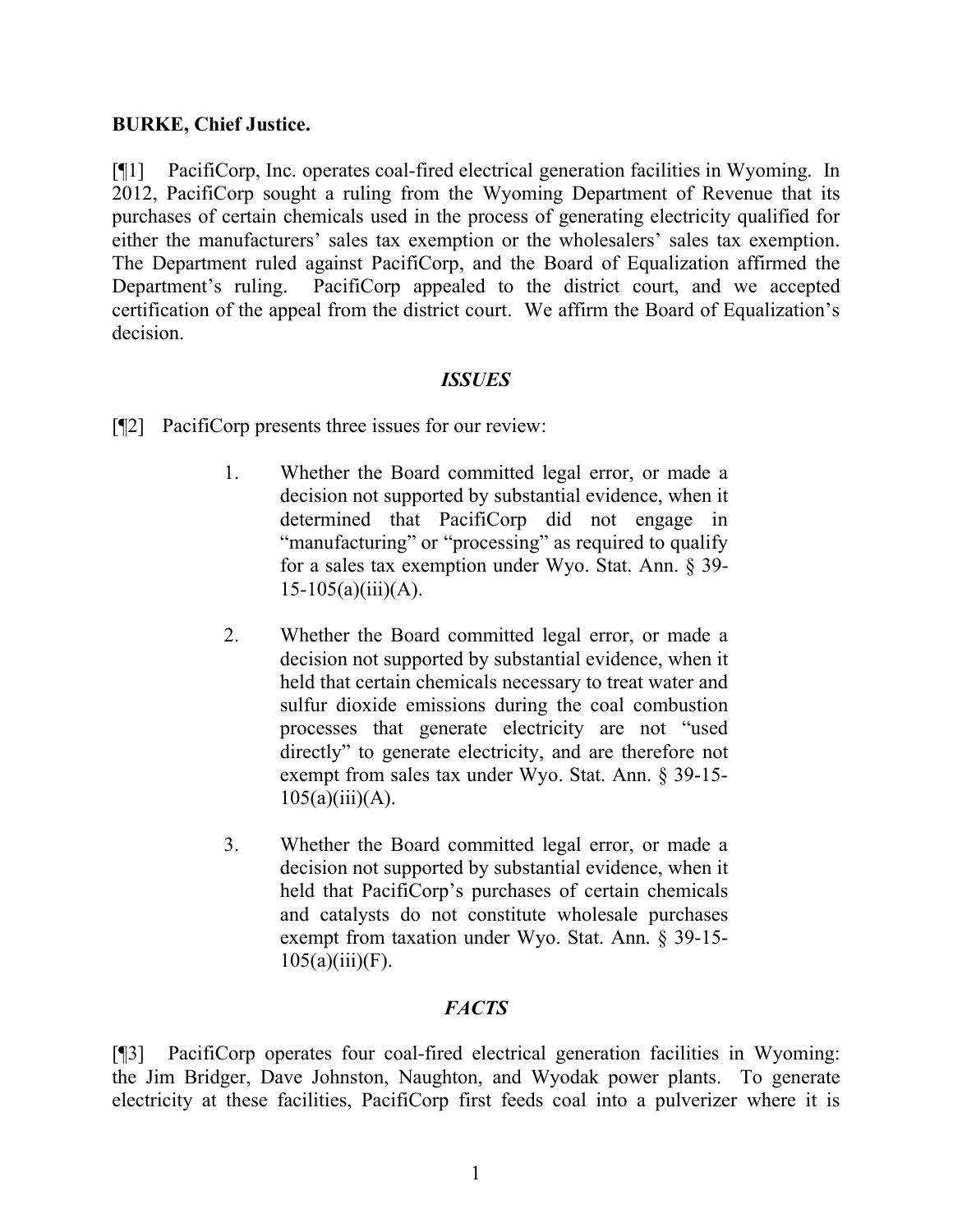ground to a powder. The coal powder is then blown into a boiler where it is ignited. The walls of the boiler are lined with tubes filled with water. The burning coal heats the water inside the tubes and converts it to steam. The steam's pressure is directed into a turbine, causing the rotors in the turbine to rotate. The turbine is connected to a generator, a large two-pole magnet that rotates inside a coil of wires, which generates electric energy that is transmitted and sold to customers.

[¶4] There are two separate water cycles involved in the generation process: boiling and cooling. As mentioned above, the water inside the boiler tubes is converted to steam to turn the turbines and generate electricity. In the cooling cycle, water is used to condense the steam back into liquid water.<sup>1</sup> The water in the boiling cycle must be "ultrapure," meaning exceptionally free of dissolved minerals, and neither acidic nor alkaline, in order to prevent mineral build-up inside the boiler that would eventually cause failure. To create "ultrapure" water, river water is run through a softening system, a reverse-osmosis unit, and a demineralizing process. It is then further treated with chemicals for additional purification. The cooling water must also be "ultrapure," and it is treated in similar fashion. The chemicals used by PacifiCorp to make the water "ultrapure" are one subject of this appeal.

[¶5] When the coal is burned in the boiler, it generates a gas stream containing various air pollutants. To meet state and federal air quality requirements, PacifiCorp sends the gas stream through an electrostatic precipitator to remove fly ash, and through a scrubber to remove sulfur dioxide. In the scrubber, a chemical reagent<sup>2</sup> is used to remove the sulfur dioxide from the gas stream and convert it to solid sodium sulfate. These chemical reagents are the other subject of this appeal.

[¶6] On March 27, 2012, PacifiCorp sought a ruling from the Wyoming Department of Revenue that its purchase of the chemicals used in the boiling and cooling cycles and the chemical reagents used to remove air pollutants from the gas stream should be exempt from sales tax. PacifiCorp asserted that it manufactures electricity, making it eligible for the statutory sales tax exemption for manufacturers. It also claimed that it purchases these chemicals as a wholesaler, making it eligible for the sales tax exemption for wholesale purchasers. The Department ruled against PacifiCorp on May 9, 2012. PacifiCorp appealed to the Wyoming State Board of Equalization.

[¶7] On October 1, 2012, PacifiCorp filed a sales tax refund claim with the

 $1$  The cooling cycle uses water at the Jim Bridger, Dave Johnston, and Naughton power plants. Because of a scarcity of water, the Wyodak power plant has a different cooling cycle using air instead.

 $2$  Two of PacifiCorp's generating plants use a liquid sodium bicarbonate mix, or "soda liquor," as the chemical reagent, and two of its plants use calcium carbonate.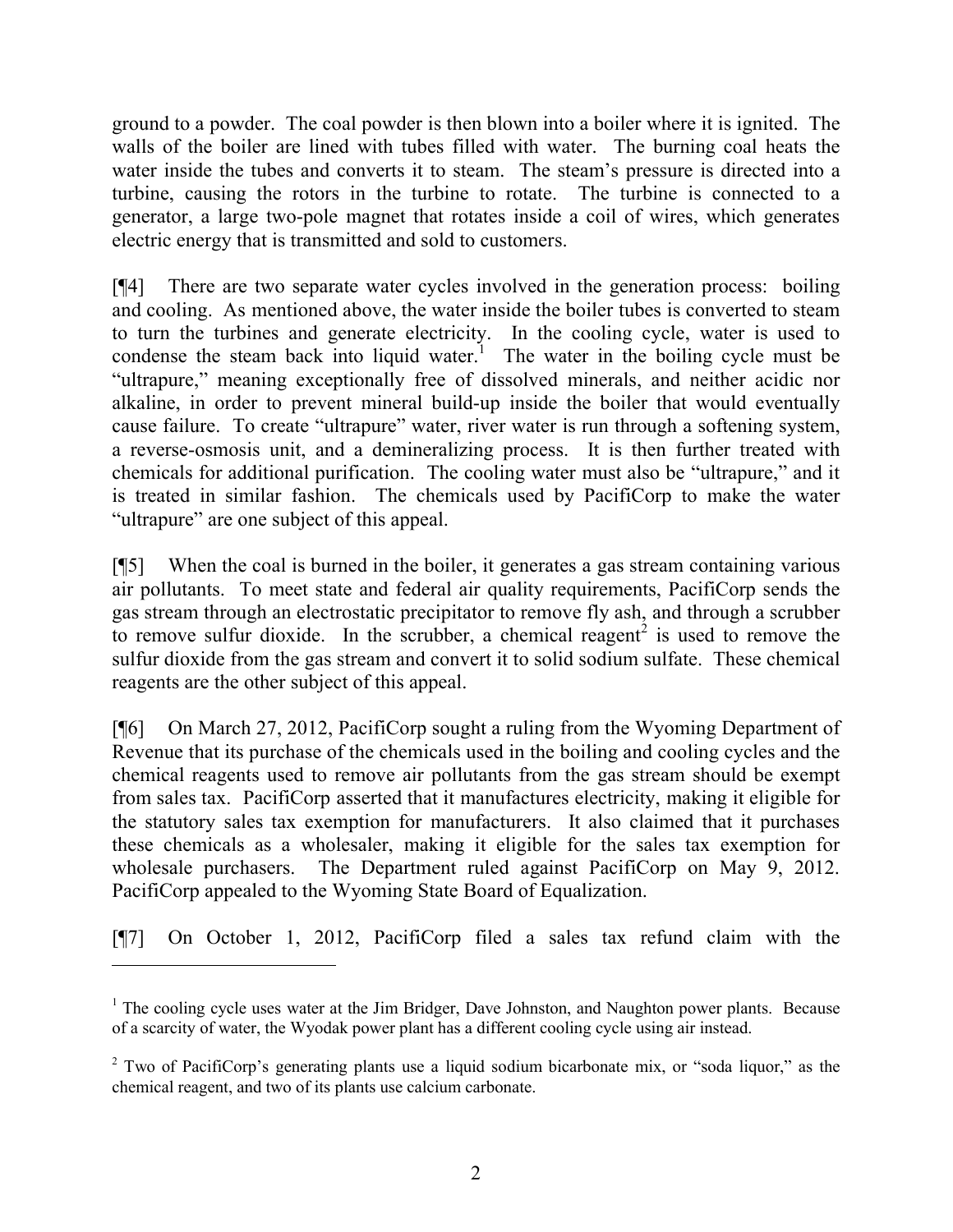Department, indicating that the "substantive issue" in this claim was the same as that being reviewed by the Board in PacifiCorp's appeal from the Department's ruling that it was not eligible for the manufacturers' or wholesalers' sales tax exemptions. The Department denied the refund request. PacifiCorp appealed to the Board of Equalization. The Board consolidated the two appeals, and held a contested case hearing on January 28 and 29, 2013.

[¶8] On January 8, 2016, the Board issued its Findings of Fact, Conclusions of Law and Order affirming the Department's determination that PacifiCorp was not eligible for the sales tax exemption for manufacturers or wholesale purchasers, and denying PacifiCorp's sales tax refund request. PacifiCorp filed its petition for review in the district court. Soon thereafter it filed an Unopposed Motion for Certification asking the district court to certify its petition for review to this Court pursuant to W.R.A.P. 12.09. The district court granted the motion to certify, and we accepted the certification.

# *STANDARD OF REVIEW*

[¶9] Judicial review of administrative decisions is governed by Wyo. Stat. Ann. § 16-3- 114(c) (LexisNexis 2011). We will uphold the Board of Equalization's findings of fact if they are supported by substantial evidence in the record. *Chevron U.S.A., Inc. v. Department of Revenue*, 2007 WY 79, ¶ 9, 158 P.3d 131, 134 (Wyo. 2007). In this case, however, the underlying facts are largely undisputed. The basic question is whether PacifiCorp qualifies for a statutory sales tax exemption, and answering that requires us to interpret the pertinent statutes. Statutory interpretation raises questions of law, which we review *de novo*. *State ex rel. Wyo. Workers' Safety & Comp. Div. v. Smith*, 2013 WY 26, ¶ 9, 296 P.3d 939, 941−42 (Wyo. 2013).

[¶10] "When we interpret statutes, our goal is to give effect to the intent of the legislature, and we 'attempt to determine the legislature's intent based primarily on the plain and ordinary meaning of the words used in the statute.'" *Fugle v. Sublette County School Dist. No. 9*, 2015 WY 98, ¶ 8, 353 P.3d 732, 734 (Wyo. 2015) (quoting *Krenning v. Heart Mountain Irrigation Dist.*, 2009 WY 11, ¶ 9, 200 P.3d 774, 778 (Wyo. 2009)). "Where legislative intent is discernible a court should give effect to the 'most likely, most reasonable, interpretation of the statute, given its design and purpose.'" *Adekale v. State*, 2015 WY 30, ¶ 12, 344 P.3d 761, 765 (Wyo. 2015) (quoting *Rodriguez v. Casey*, 2002 WY 111, ¶ 20, 50 P.3d 323, 329 (Wyo. 2002)).

> We therefore construe each statutory provision *in pari materia*, giving effect to every word, clause, and sentence according to their arrangement and connection. To ascertain the meaning of a given law, we also consider all statutes relating to the same subject or having the same general purpose and strive to interpret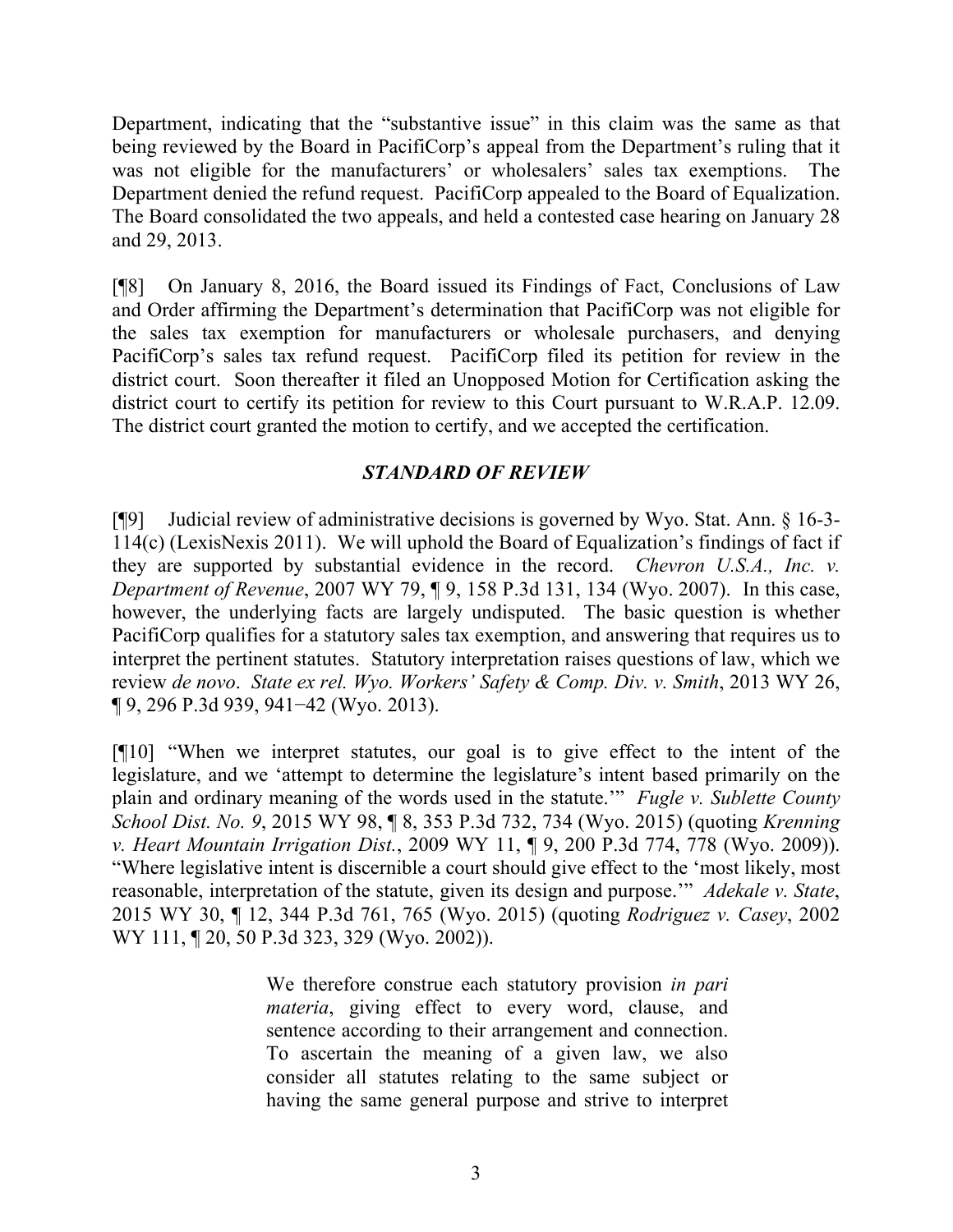them harmoniously. We presume that the legislature has acted in a thoughtful and rational manner with full knowledge of existing law, and that it intended new statutory provisions to be read in harmony with existing law and as part of an overall and uniform system of jurisprudence. When the words used convey a specific and obvious meaning, we need not go farther and engage in statutory construction.

*Nicodemus v. Lampert*, 2014 WY 135, ¶ 13, 336 P.3d 671, 674 (Wyo. 2014) (citing *Estate of Dahlke ex rel. Jubie v. Dahlke*, 2014 WY 29, ¶¶ 36−37, 319 P.3d 116, 125−26 (Wyo. 2014)).

# *DISCUSSION*

[¶11] Wyoming imposes a sales tax on the "sales price of every retail sale of tangible personal property within the state," unless a statutory exemption applies. Wyo. Stat. Ann.  $\S$  39-15-103(a)(i)(A). We have long recognized that "[t]here is a presumption created against granting exceptions and in favor of taxation." *State Board of Equalization v. Tenneco Oil Co.*, 694 P.2d 97, 100 (Wyo. 1985). Accordingly, the burden of establishing an exemption is on the one claiming it. *Commissioners of Cambria Park v. Board of County Comm'rs of Weston County*, 174 P.2d 402, 405 (Wyo. 1946). Moreover, "[a]s a general rule, tax exemptions are given a strict interpretation against an assertion of a taxpayer and in favor of the taxing power." *Eastern Laramie County Solid Waste Disposal Dist. v. State Board of Equalization*, 9 P.3d 268, 271 (Wyo. 2000) (citing 3A Sutherland *Statutory Construction* § 66.09, at 42 (5th ed. 1992)).

[¶12] In its first issue, PacifiCorp asserts that it is engaged in the manufacturing of electricity. On that basis, it claims that it is entitled to the manufacturers' sales tax exemption set forth in Wyo. Stat. Ann.  $\S 39-15-105(a)(iii)(A)$ . For purposes of this exemption, the term "manufacturing" is defined as "the operation of producing a new product, article, substance or commodity different from and having a distinctive nature, character or use from the raw or prepared material." Wyo. Stat. Ann. § 39-15-  $101(a)(xxi)$ .

[¶13] PacifiCorp asserts that the generation of electricity is "manufacturing" because it is an "operation" that produces electricity as "a new product." PacifiCorp further asserts that its new product is "different from" and has a "distinctive nature, character, or use from the raw or prepared material" – in other words, that the electricity is different and distinct from the coal used to generate it. Finally, PacifiCorp points out that in Wyoming, by statutory definition, electricity is considered "tangible personal property." Wyo. Stat. Ann. § 39-15-101(a)(ix). Accordingly, PacifiCorp claims its process meets the statutory definition of manufacturing because it produces new and distinct tangible personal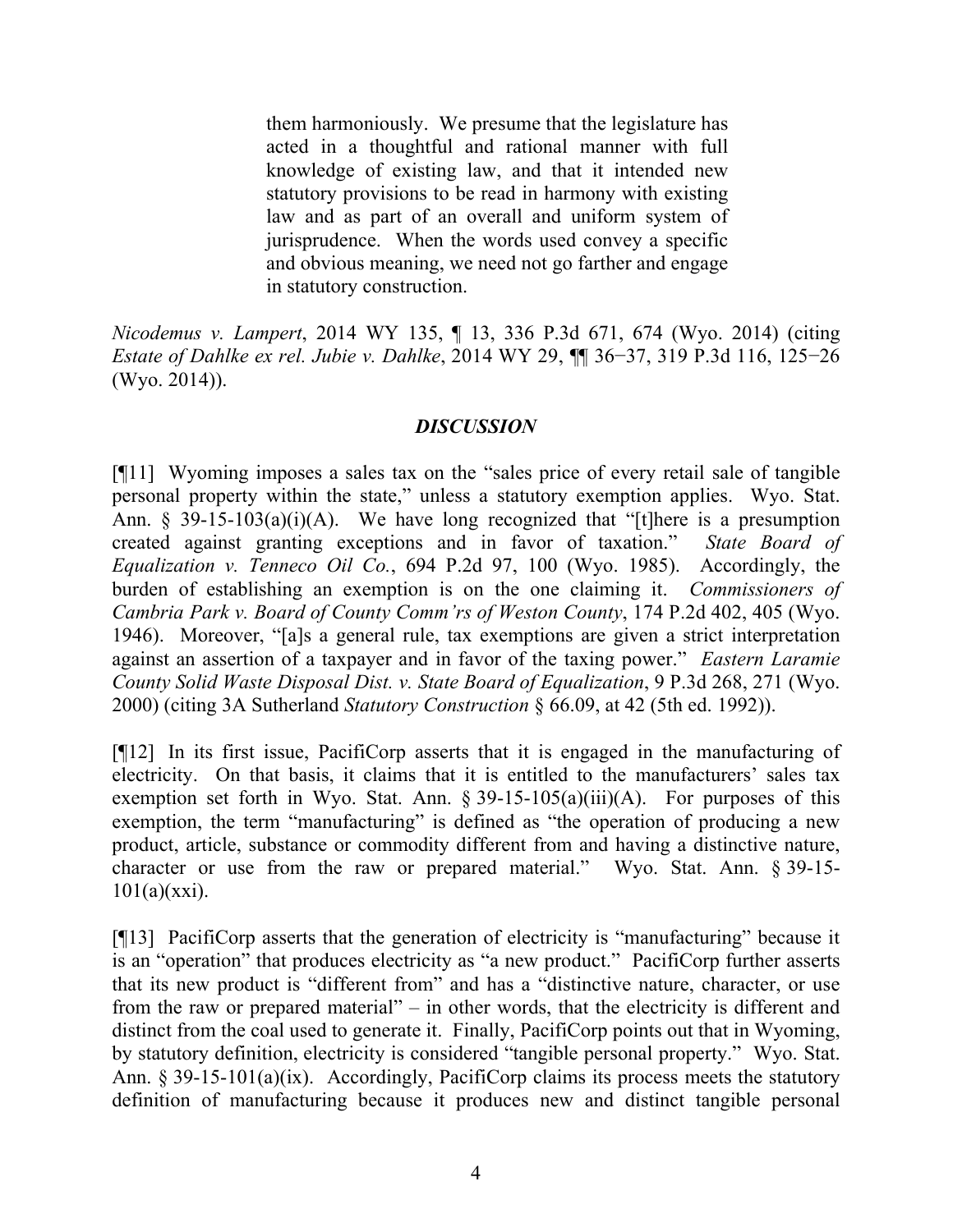property for sale or use.

 $\overline{a}$ 

[¶14] The Department presents a differing interpretation. As quoted above, the definition of manufacturing is "the operation of producing a new product, article, substance or commodity different from and having a distinctive nature, character or use from the raw or prepared material." Wyo. Stat. Ann.  $\S 39-15-101(a)(xxi)$ . The Department contends that, under the definition of manufacturing, "the raw or prepared material must be produced into a final form of the same material." Accordingly, the Department asserts that, because the electricity that PacifiCorp produces contains no coal, PacifiCorp cannot be considered a manufacturer.

[¶15] The second premise of the Department's argument is indisputable: we agree that the electricity produced by PacifiCorp contains no coal. We do not agree, however, with the Department's claim that the definition of manufacturing requires that "the raw material [must be incorporated] in some form into the final product." A determination that the raw material must, as a matter of necessity, exist in the new product is at odds with the plain language of the statute, which requires only that the new product be "different from" and have a "distinctive nature, character or use from the raw or prepared material." We cannot read into this definition a requirement that the raw material must exist in the new product.

[¶16] Additionally, the conclusion that PacifiCorp is a manufacturer under the statutory definition is supported by a statement of legislative intent and our precedent. In 1998, the legislature enacted an exemption for "fuel for use as boiler fuel in the production of electricity." 1998 Wyo. Sess. Laws ch.110, § 1, at 770. This exemption is now codified at Wyo. Stat. Ann.  $\S 39-15-105(a)(iii)(G)$ . When it enacted this exemption, the legislature specifically noted that the "intent of this act is to clarify the long standing interpretation of W.S. 39-6-405(a)(iii)(D) that all sales of fuel for use as boiler fuel are, and have been, exempt from sales and use tax." 1998 Wyo. Sess. Laws ch. 110, § 2, at 770. At that time, Wyo. Stat. Ann. § 39-6-405(a)(iii)(D) provided an exemption for "Sales of power or fuel to a person engaged in the business of manufacturing, processing or agriculture when the same is consumed directly in manufacturing, processing or agriculture." 1995 Wyo. Sess. Laws ch. 77,  $\S$  1, at 133.<sup>3</sup> Accordingly, the legislature acknowledged that, prior to enactment of the specific boiler fuel exemption, sales of boiler fuel in the production of electricity were exempt because manufacturing had been interpreted to include the production of electricity. Indeed, that was this Court's conclusion in *State Board of Equalization v. Stanolind Oil & Gas Co.*, 54 Wyo. 521,

<sup>&</sup>lt;sup>3</sup> Wyo. Stat. Ann. § 39-6-405(a)(iii)(D) has been renumbered and is now codified at Wyo. Stat. Ann. §  $39-15-105(a)(iii)(D)$ .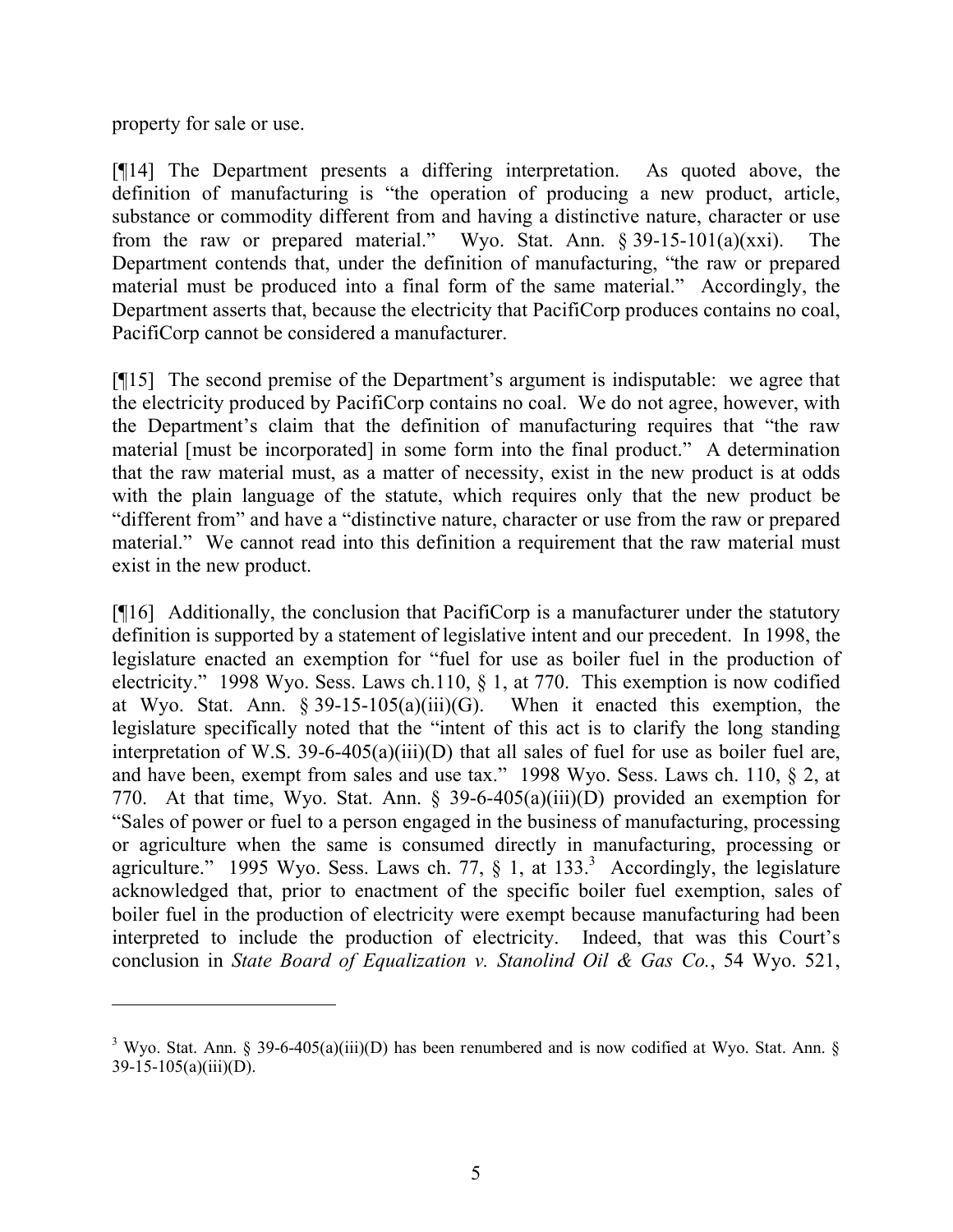532−33, 94 P.2d 147, 150 (1939), as discussed immediately below. By clarifying this "long-standing interpretation," the legislature implicitly endorsed the conclusion that production of electricity qualifies as "manufacturing."<sup>4</sup>

[¶17] In *Stanolind*, we interpreted a manufacturers' sales tax exemption with language  $\frac{1}{2}$  very similar to the current exemption.<sup>5</sup> Stanolind sold crude oil to two other companies, "Tulsa" and "Blackman," for use as fuel to generate electricity. *Id*. at 547−48, 94 P.2d at 156. The question was whether Tulsa and Blackman were engaged in the business of manufacturing. We determined that they were, with this brief explanation:

> The Board contends that generating electricity is not "manufacturing" and therefore is not exempt under [the manufacturers' sales tax exemption.] Some authorities are cited to that effect. But we think the better reasoning and authorities, as well as the more modern ones, are opposed to this view. *People v. Wemple*, 129 N.Y. 543, 29 N.E. 808; *In re Charles Town Light & Power Co.*, 183 F. 160; *Beggs v. Edison, etc. Co.*, 96 Ala. 295, 11 So. 381; *Kentucky Electric Co. v. Buechel*, 146 Ky. 660, 143 S.W. 58; *Burke v. Mead*, 159 Ind. 252, 64 N.E. 880 at 883; *Vencedor Inv. Co. v. Highland Canal & Power Co.*, 125 Minn. 20, 145 N.W. 611; *McMillan v. Noyes*, 75 N.H. 258, 72 A. 759; *Bates Machine Co. v. Trenton & N.B.R. Co.*, 70 N.J.L. 684, 58 A. 935; *Angola Ry. & Power Co. v. Butz*, 52 Ind. App. 420, 98 N.E. 818; 9 R.C.L. 192.

 $\overline{a}$ 

1937 Wyo. Sess. Laws ch. 102, § 2, at 161.

<sup>&</sup>lt;sup>4</sup> According to the Department, if electric generators qualify for the manufacturers' exemption, there was no reason for the legislature to add the boiler fuel exemption. The Department's claim that PacifiCorp's interpretation of the statute renders the boiler fuel exemption superfluous is answered by the legislature's statement of intent. The legislature acknowledged that the manufacturing exemption had previously been interpreted to include boiler fuel used for the production of electricity, but noted that its intent in enacting the specific boiler fuel exemption was to clarify that interpretation.

 $<sup>5</sup>$  The statutory language then in effect provided:</sup>

Each purchase of tangible personal property or product made by a person engaged in the business of manufacturing . . . for sale, profit or use, any article, substance or commodity which directly enters into and becomes an ingredient or component part of the tangible personal property or product which he manufactures . . . shall be deemed a wholesale sale and shall be exempt from taxation under this Act.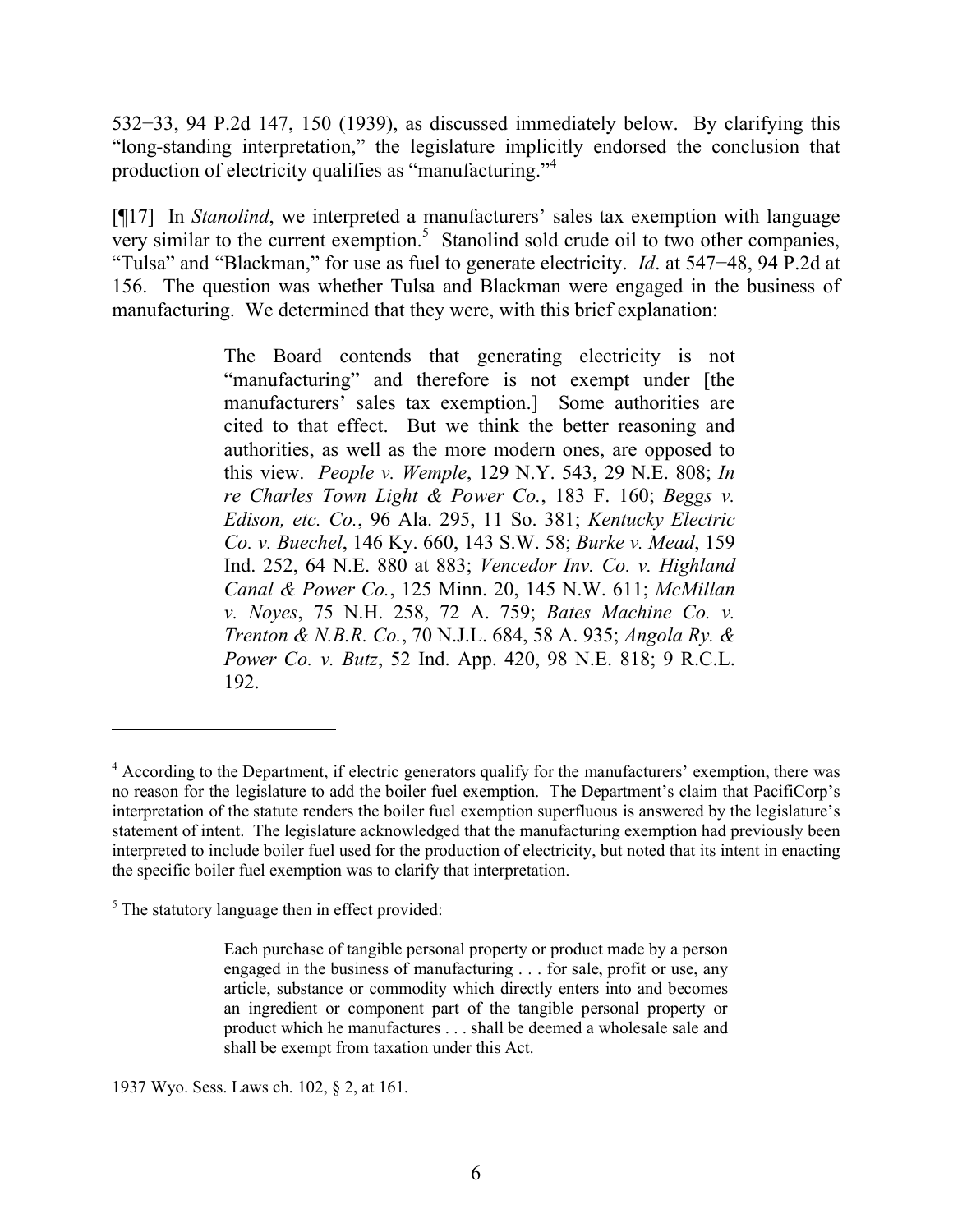*Stanolind*, 54 Wyo. at 548, 94 P.2d at 156.

[¶18] The Department contends that *Stanolind* can be distinguished because PacifiCorp is a public utility, while Stanolind was not. The Department also asserts that PacifiCorp cannot be considered a manufacturer because under the Northern American Industry Classification System ("NAICS") manual, providers of electricity are classified as utilities, not manufacturers. It points out that Wyo. Stat. Ann. § 39-15-101(a)(xxii) expressly refers to the NAICS manual, and that the Department regularly uses the NAICS manual to classify businesses according to the type of economic activity.

[¶19] For two reasons, we are unconvinced by the Department's effort to distinguish *Stanolind*. First, the question we addressed in *Stanolind* was not whether Stanolind was a manufacturer. The question was whether Tulsa and Blackman engaged in manufacturing when they generated electricity. We concluded that they were manufacturers, without any mention of whether they were also public utilities. *Stanolind* indicates that PacifiCorp engages in manufacturing when it generates electricity regardless of whether it is also a public utility.

[¶20] Second, while the Department is correct that the sales tax statutes expressly refer to the NAICS manual, that reference serves a particular purpose. The sales tax exemption contained in Wyo. Stat. Ann. § 39-15-105(a)(viii)(O)(I) applies only to the sale or lease of machinery to "a manufacturer classified by the department under the NAICS code manufacturing sector 31-33." As PacifiCorp asserts, the legislature made explicit reference to the NAICS manual when it intended to limit a sales tax exemption to an entity with a specific NAICS classification. In contrast, the statutory definition of manufacturing makes no reference to the NAICS manual. PacifiCorp qualifies as a manufacturer under Wyoming's statutory definition. There is no suggestion in the statutory language that PacifiCorp should be disqualified because of its NAICS designation.

[¶21] We conclude that PacifiCorp is a manufacturer under the statutory definition. Its interpretation of the statutory definition is more consistent with the plain language of the statute. The Board of Equalization erred when it concluded that PacifiCorp is not a manufacturer.

[¶22] Having determined that PacifiCorp is a manufacturer, we turn to the second issue, whether the purchase of "certain chemicals necessary to treat water and sulfur dioxide emissions" for the generation of electricity qualify for the manufacturers' sales tax exemption. We previously quoted a portion of the statute establishing the manufacturers' exemption, but a larger portion is needed for the consideration of this second issue. The statute provides an exemption for: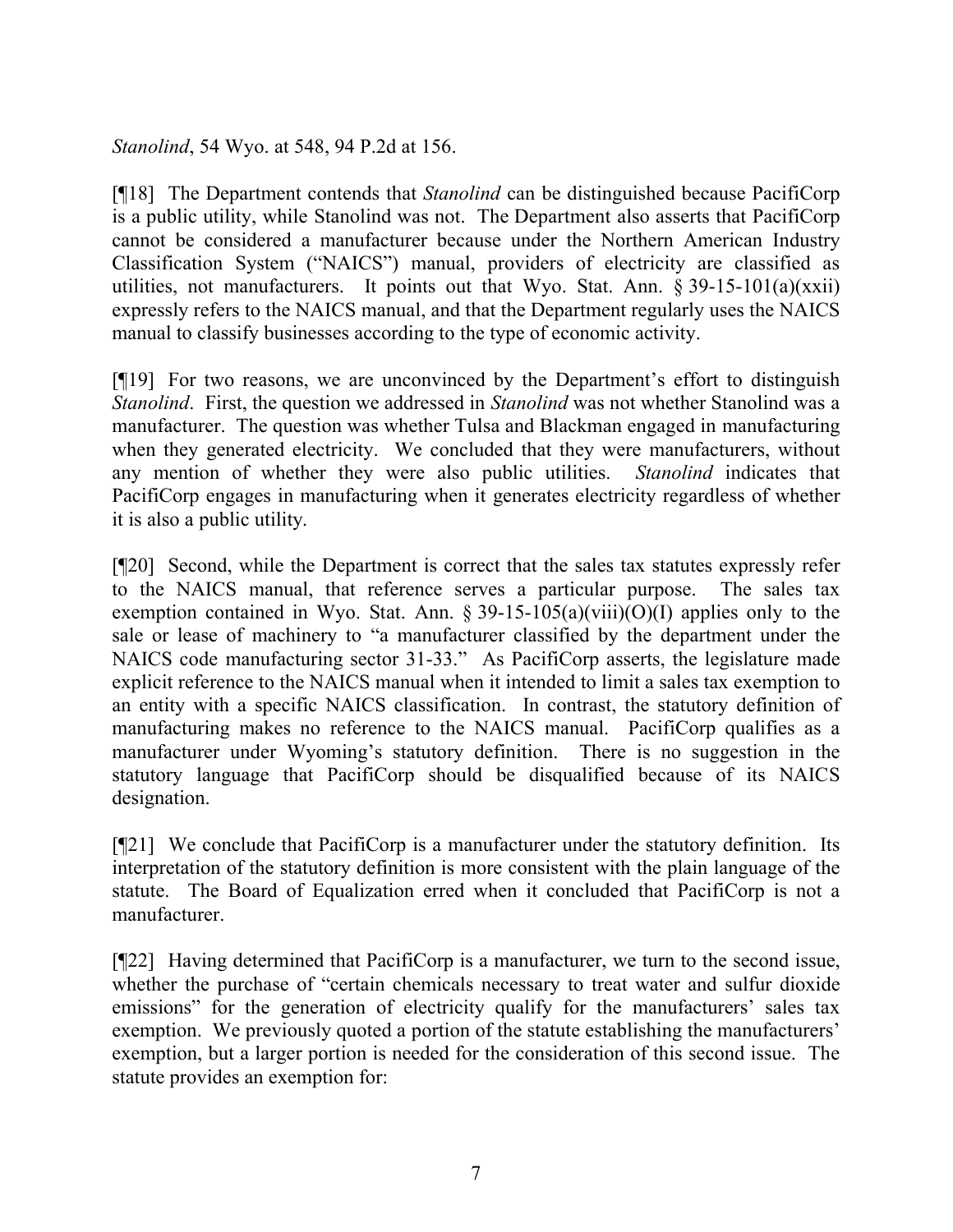Sales of tangible personal property to a person engaged in the business of manufacturing, processing or compounding when the tangible personal property purchased becomes an ingredient or component of the tangible personal property manufactured, processed or compounded for sale or use. . . . This subparagraph shall apply to chemicals and catalysts used directly in manufacturing, processing or compounding which are consumed or destroyed during that process.

Wyo. Stat. Ann. § 39-15-105(a)(iii)(A).

[¶23] There is no dispute that the chemicals purchased by PacifiCorp are tangible personal property. We have concluded that PacifiCorp is a manufacturer for purposes of this tax exemption. By statute, electricity is considered tangible personal property for sales tax purposes. Wyo. Stat. Ann.  $\S 39-15-101(a)(ix)$ . Accordingly, there is no dispute that the electricity PacifiCorp generates is tangible personal property. The remaining questions are whether the chemicals become an "ingredient or component" of the electricity, and whether they are "used directly" in the manufacturing of electricity.

[¶24] To support its position, PacifiCorp relies on *State Board of Equalization v. Cheyenne Newspapers*, 611 P.2d 805 (Wyo. 1980). In that case, a newspaper publisher contended that its purchases of certain chemicals and other items were exempt from sales tax. *Id*. at 805. The statute in effect at the time, cited as Section 39-312(e), W.S. 1957, 1975 Cum. Supp., provided a sales tax exemption for: "Tangible personal property or product which directly enters into or becomes an ingredient or component part of any manufactured article or substance or commodity." *Cheyenne Newspapers*, 611 P.2d at 807. We recognized that the words "directly enters" were separated by the word "or" from the words "becomes an ingredient or component." *Id*. at 809. We determined that the statute was not meant to require both directly entering and becoming an ingredient or component, and concluded:

> We, therefore, see that the case turned upon the significance of the word "or." As pointed out by this court, the words "(1) enters into" are separated from "(2) becomes an ingredient or component part" by the word "or," thus expressing the intention that the words "enters into" are not used to denote that they enter into the product "in a physical sense."

*Id*. at 808. We did not decide whether the chemicals were an ingredient or component of the newspaper product. However, even though the chemicals did not physically become a part of the newspaper, we noted that the "ink and the newsprint cannot exist as a publication without the direct use of preparatory supplies," such as the chemicals. *Id*. at 810. Because the use of the chemicals was necessary to the production of the newspaper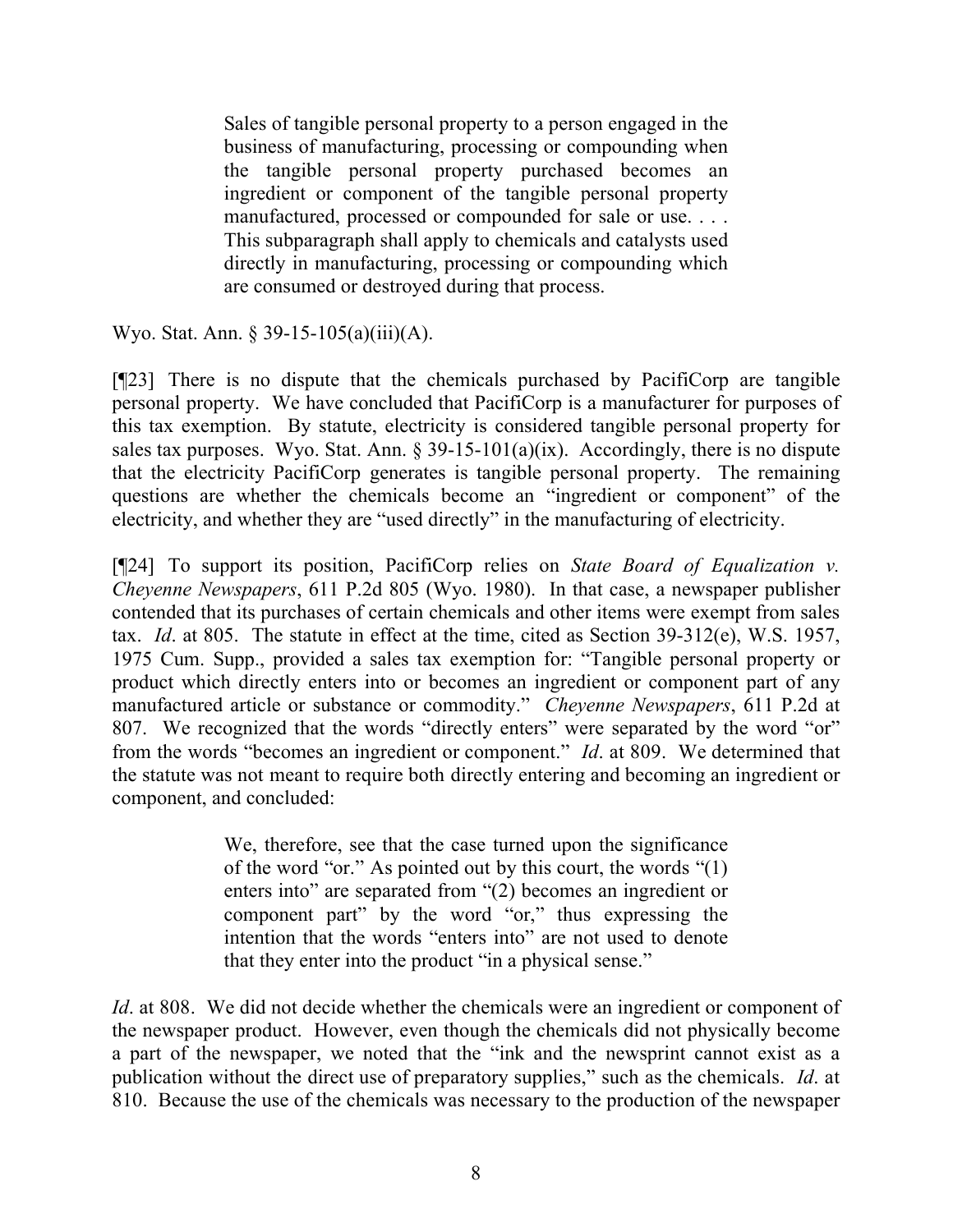product, we concluded that the chemicals directly entered into the product. We explained:

> The word "directly" should not be construed to require a division of the manufacturing process into theoretically distinct stages when in fact it is a continuous, indivisible process. The original copy and news photos pass through a continuous, uninterrupted process until transformed into the final product, a newspaper. As explained in *State v. Capital Coal Company*, [54 Wyo. 176, 181, 88 P.2d 481, 482 (Wyo. 1939)] they do become "in an economic sense a part of a commodity that was resold."

*Id*. Based on *Cheyenne Newspapers*, PacifiCorp contends that the chemicals it uses in the water system and the chemicals it uses in pollution control are necessary to its operations and, in an economic sense, become part of the electricity it generates. PacifiCorp therefore asserts that it qualifies for the sales tax exemption.

[¶25] *Cheyenne Newspapers* is distinguishable*.* After that case was decided in 1980, the Wyoming Legislature amended the tax exemption statute. The new provision exempted "Purchases of tangible personal property by a person engaged in the business of manufacturing, processing or compounding when the tangible personal property purchased becomes an ingredient or component of the tangible personal property manufactured, processed or compounded for sale or use." 1981 Wyo. Sess. Laws ch. 59, § 1, at 76−77. The legislature pointedly removed the "directly enters into or" language that had been the basis of our decision in *Cheyenne Newspapers*. When the legislature amends an existing statute to omit material words, we presume the legislature intended to change the meaning of the statute. *State v. Holly Sugar Corp.*, 116 P.2d 847, 851 (Wyo. 1941). We, therefore, do not find *Cheyenne Newspapers* to be persuasive in PacifiCorp's case.

[¶26] The pertinent language in the current statute is essentially identical to the 1981 enactment. In both, the exemption applies "when the tangible personal property purchased becomes an ingredient or component of the tangible personal property manufactured, processed or compounded for sale or use." The terms "ingredient" and "component" are not defined in the sales tax statutes, so we seek their plain and ordinary meaning from a common dictionary. An ingredient is "something that enters into a compound or is a component part of any combination or mixture." *Webster's Third New International Dictionary* 1162 (3d ed. 2002). Component is defined as "a constituent part: INGREDIENT." *Id.* at 466. The chemicals used by PacifiCorp in the water systems and in the pollution control system are not ingredients of the electricity because the chemicals do not enter or become a component part of the electricity. They are not a component of the electricity because they are not a constituent part or ingredient of the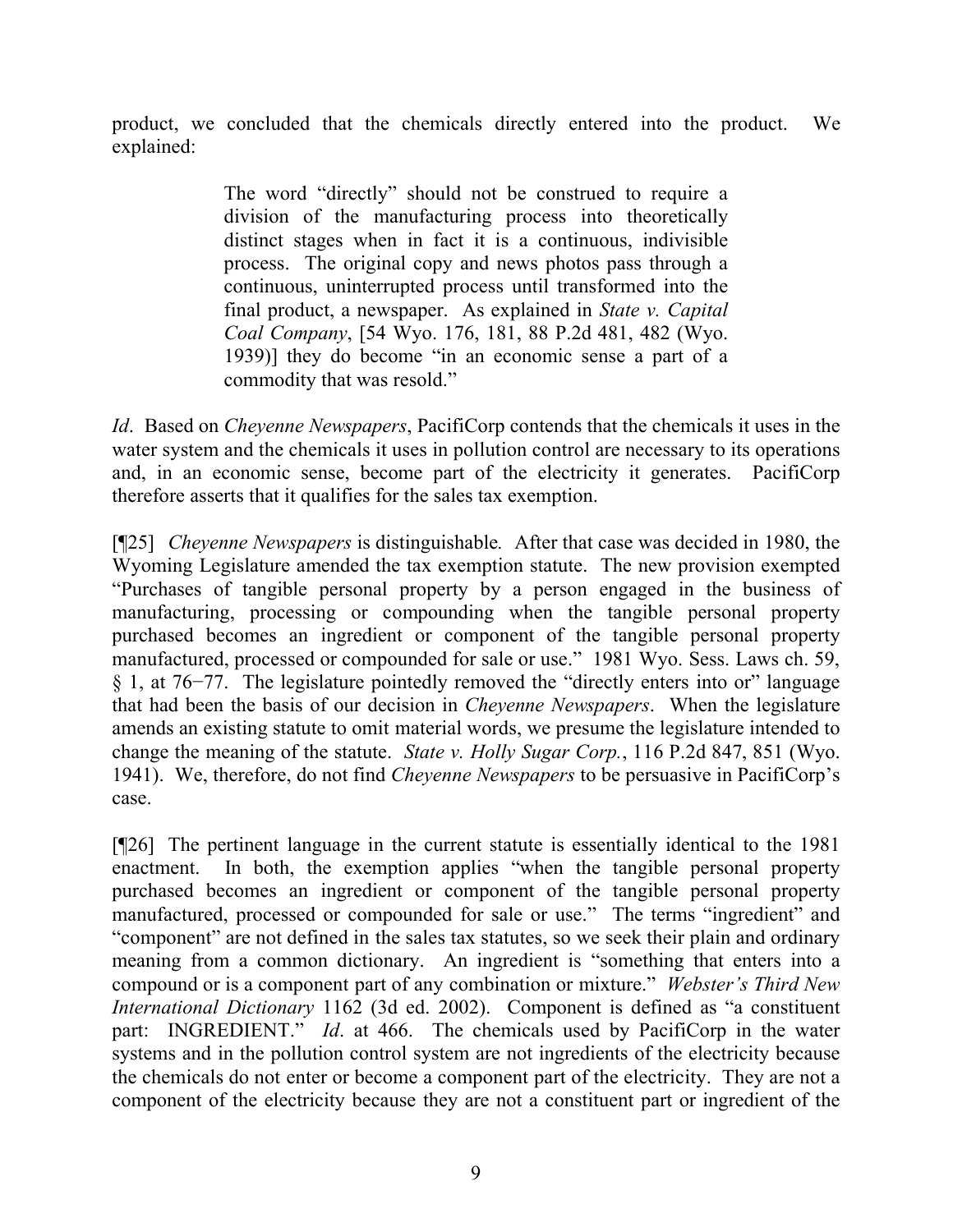electricity.

[¶27] We note, as PacifiCorp points out, that after the legislature deleted the "directly enters into" language from the statute in 1981, it added a similar phrase, "used directly," back into the statute in 2001. 2001 Wyo. Sess. Laws ch. 119, § 1, at 233. The current version of the statute reads as follows:

> Sales of tangible personal property to a person engaged in the business of manufacturing, processing or compounding when the tangible personal property purchased becomes an ingredient or component of the tangible personal property manufactured, processed or compounded for sale or use. . . . This subparagraph shall apply to chemicals and catalysts used directly in manufacturing, processing or compounding which are consumed or destroyed during that process.

Wyo. Stat. Ann. § 39-15-105(a)(iii)(A). However, the "used directly" language is now employed in a different place; it is now contained only in the second sentence of the statute. The second sentence does not alter or abolish the first sentence's stipulation that only ingredients and components are exempt from taxation. It only clarifies that certain chemicals and catalysts which are ingredients of the tangible personal property manufactured may still qualify for exemption even if they are consumed or destroyed in the manufacturing process.

[¶28] *Cheyenne Newspapers* is also factually distinguishable from the present case. All of the chemicals at issue in *Cheyenne Newspapers* were necessary to create the newspaper. We described the process, and the materials used, as follows:

> The facts pertinent to the first issue are these. Appellee, in printing its papers, uses what is known as a cold offset method. News copy in the form of words is typed on a keyboard similar to that of a typewriter and transformed into a perforated tape. A device called a photosetter, a type of camera, converts the tape back into words in columns for newspaper format onto photographic paper which is developed in a photographic chemical solution. The resulting photograph is placed on a grid sheet to form a paste-up page of the newspaper in the making. Pictures go through a different process which changes the photoprint into a dot pattern. This is also a chemical developing process. The halftone resulting from this process is pasted onto the grid sheet where desired along with the word copy.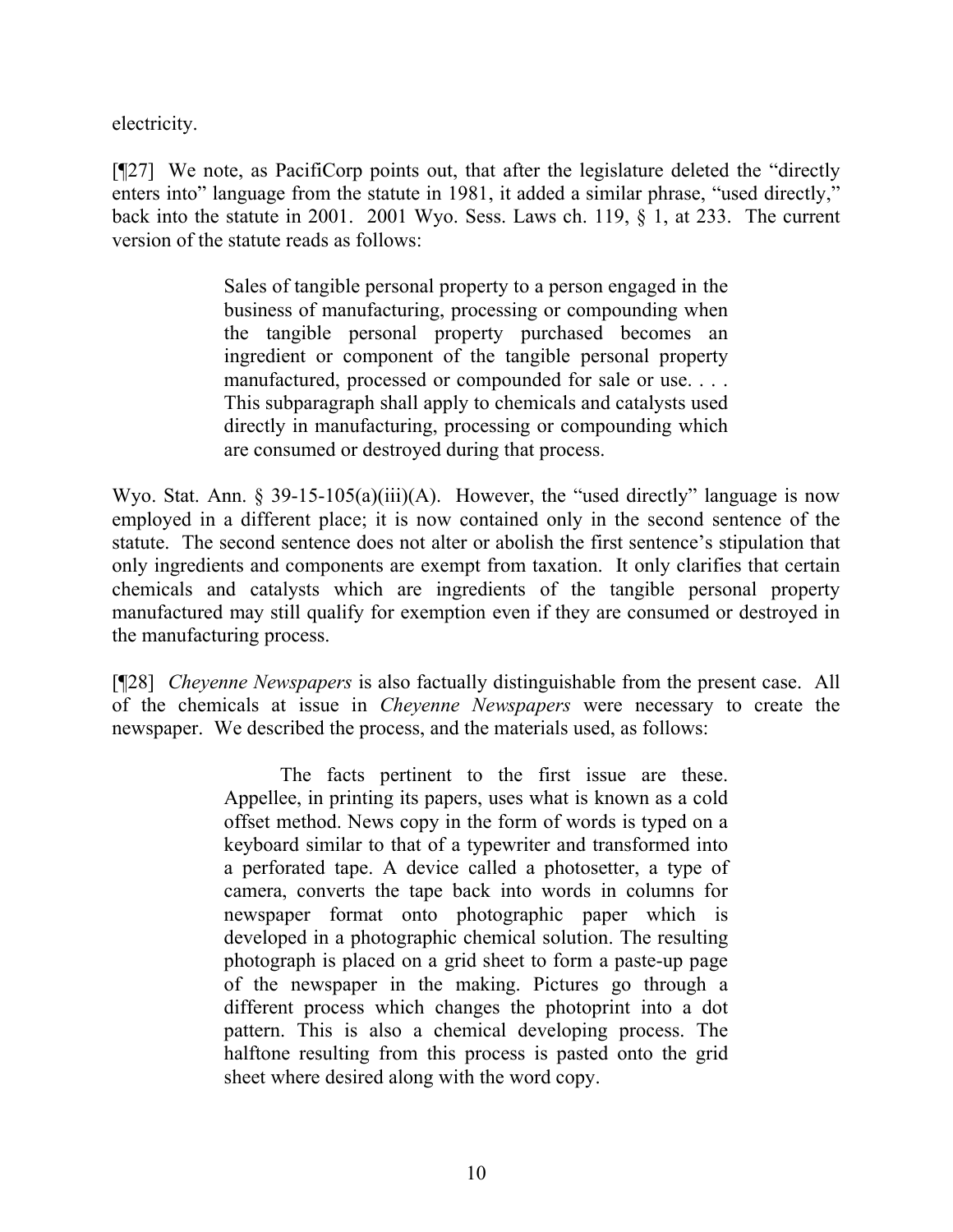The paste-up on the grid sheet is then photographed and the negative—like the negative in other type photography to which we are accustomed—is laid on a sensitized aluminum plate and exposed to a bright arc light called a plate burner. When developed in a chemical solution the aluminum plate has an etched image of the material appearing on the grid sheet. The plate is installed on a cylinder in the printing press where the image is mechanically transferred onto an inked blanket and thence rolled onto the newsprint paper which is also chemically treated to prevent smearing of the ink.

The printed pages go on through the press where they are eventually folded and come out a complete newspaper for distribution. The end product, the newspaper, is made up only of ink and paper. The Department assessed the appellee a use tax on the cost of chemicals, the photographic supplies, the aluminum plates and other supplies consumed completely expended, destroyed or rendered useless—in the process, claiming that the only materials forming a part of the manufactured product, the newspaper, were the ink and paper.

*Id.*, 611 P.2d at 806. As indicated by this description, all of the tangible property at issue in *Cheyenne Newspapers* contributed in some way to shaping or forming the new product. Indeed, as noted above, this Court found that the "ink and the newsprint cannot exist as a publication without the direct use of preparatory supplies." *Id.*, 611 P.2d at 810. The same cannot be said about the chemicals that PacifiCorp uses in its water system or pollution control devices.

[¶29] The Board of Equalization did not err in interpreting Wyo. Stat. Ann. § 39-15- 105(a)(iii)(A) as limiting the manufacturers' sales tax exemption to ingredients and components of the final product. The chemicals used by PacifiCorp in its water and pollution control systems are not ingredients or components of the electricity produced by PacifiCorp. Accordingly, the Board did not err in determining that the chemicals used by PacifiCorp in its water and pollution control systems are not subject to the manufacturers' sales tax exemption.

[¶30] Turning to PacifiCorp's third issue, the question becomes whether it qualifies for the wholesalers' sales tax exemption. That statutory provision applies, in relevant part, to: "Wholesale sales excluding sales of controlled substances." Wyo. Stat. Ann. § 39-  $15-105(a)(iii)(F)$ . A "wholesale sale" means "a sale of tangible personal property or services to a vendor for subsequent sale." Wyo. Stat. Ann.  $\S 39-15-101(a)(xvi)$ . PacifiCorp's position on this issue largely mirrors its position on the manufacturers'